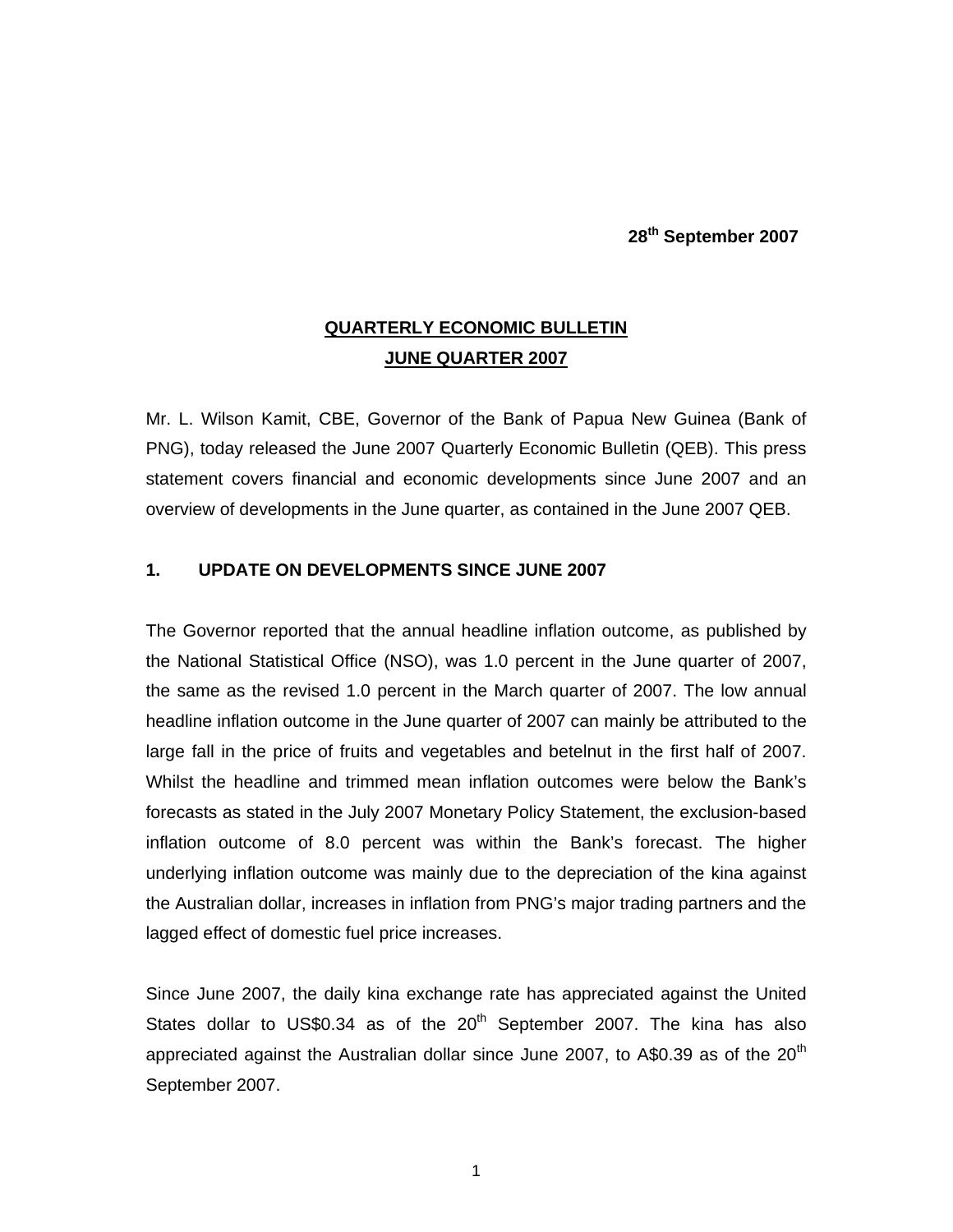Domestic interest rates continued to remain low and stable up to September 2007, consistent with the high level of liquidity in the banking system. Lending to the private sector continued to increase, reflecting the low interest rate environment and the increase in economic activity.

The level of foreign exchange reserves increased to US\$1, 870.8 million on the 12th September 2007, from US\$1, 579.6 million at the end of June 2007. This increase reflected high foreign exchange inflows mainly from mineral tax receipts received by the Government.

The Governor stated that whilst macro-economic conditions remained generally favourable, the Bank is concerned about underlying inflationary pressures, as indicated by the high exclusion based inflation outcome in the June quarter of 2007. The Governor also highlighted that the appreciation of the kina against the Australian dollar since the end of June represents a favourable outcome that will reduce the underlying inflationary pressures. He concluded that, "…with the upside risks to inflation remaining strong, the Government is urged to maintain prudent fiscal management and the Bank to closely monitor macro-economic developments over the rest of the year." The Governor reiterated that, "…the Bank is committed to maintaining price stability and will change its neutral monetary policy stance if price stability is threatened."

## **2. OVERVIEW OF THE DEVELOPMENTS IN THE JUNE QUARTER OF 2007**

Economic indicators available to the Bank of Papua New Guinea (BPNG) showed that economic activity continued to grow in the first half of 2007. The growth reflected the high international commodity prices, increased government expenditure and lending to the private sector by commercial banks. As a result of the continued high international export prices, there were surpluses in the Government's fiscal operations and the balance of payments. Employment continued to increase in all sectors and in most regions. Lending to all sectors also increased as a result of low interest rates and confidence by the private sector. The headline inflation rate remained low, although there are signs of underlying inflationary pressures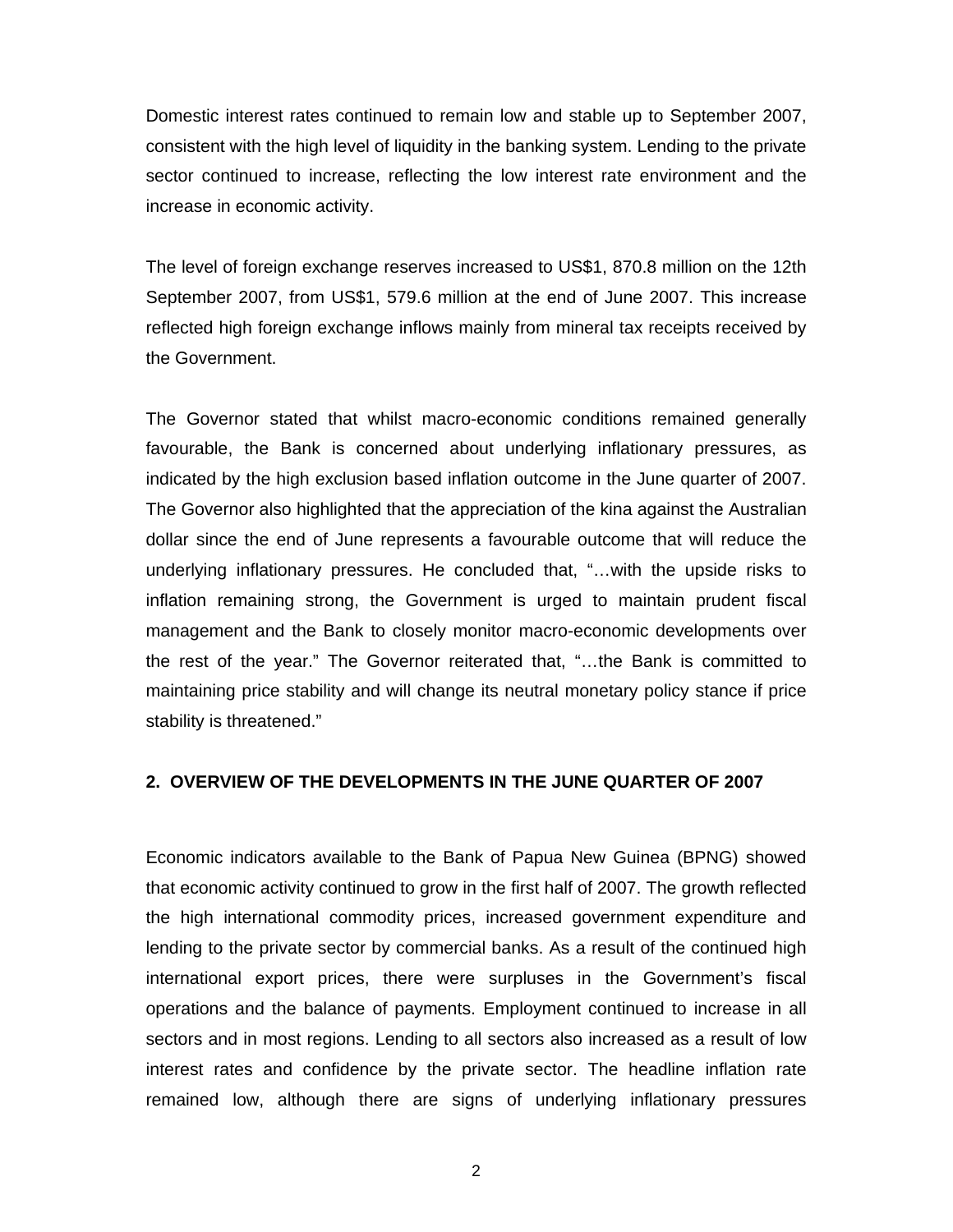stemming from the past depreciation of the kina against the Australian dollar. In view of the fiscal surpluses, the Government should fast track the implementation of major development policies contained in the Medium Term Development Strategy as well as removing impediments to investments in order to broaden the economic base and sustain higher economic growth.

Data obtained from the Bank of Papua New Guinea's Business Liaison Survey (BLS), in conjunction with other economic indicators available to the Bank, showed that economic activity increased in the first quarter of 2007. Total nominal value of sales of the private sector increased by 14.9 percent in the March quarter of 2007, compared to the December quarter of 2006. The increase was evident across all sectors, except the manufacturing, retail and transportation sectors. By region, the increase was recorded in the Southern and Island regions. Over the year to March 2007, nominal sales increased by 28.8 percent.

According to the Bank's Employment Index, the level of employment in the formal private sector, excluding the mineral sector, increased by 3.6 percent in the June quarter of 2007, compared to an increase of 4.1 percent in the March quarter of 2007. The level of employment increased in all industries and regions, except National Capital District (NCD). Over the year to June 2007, the level of employment excluding the mineral sector increased by 9.5 percent, compared to 9.9 percent over the year to March 2007.

The annual headline inflation rate was 1.0 percent in the June quarter of 2007, the same as the revised outcome for the March quarter of 2007. This outcome was due to increased prices in all expenditure groups, except the 'Drinks, tobacco and betelnut' and 'Household equipment and operations' groups. By region, all urban areas except Port Moresby, recorded higher prices.

Annual exclusion-based inflation was 8.0 percent in the June quarter of 2007, compared to the revised 6.0 percent in the March quarter of 2007. The annual trimmed mean inflation was 2.9 percent, compared to the revised 2.5 percent in the March quarter of 2007. The high inflationary pressures as indicated by the exclusionbased measure mainly reflected the lagged effect of the depreciation of the kina against the Australian dollar.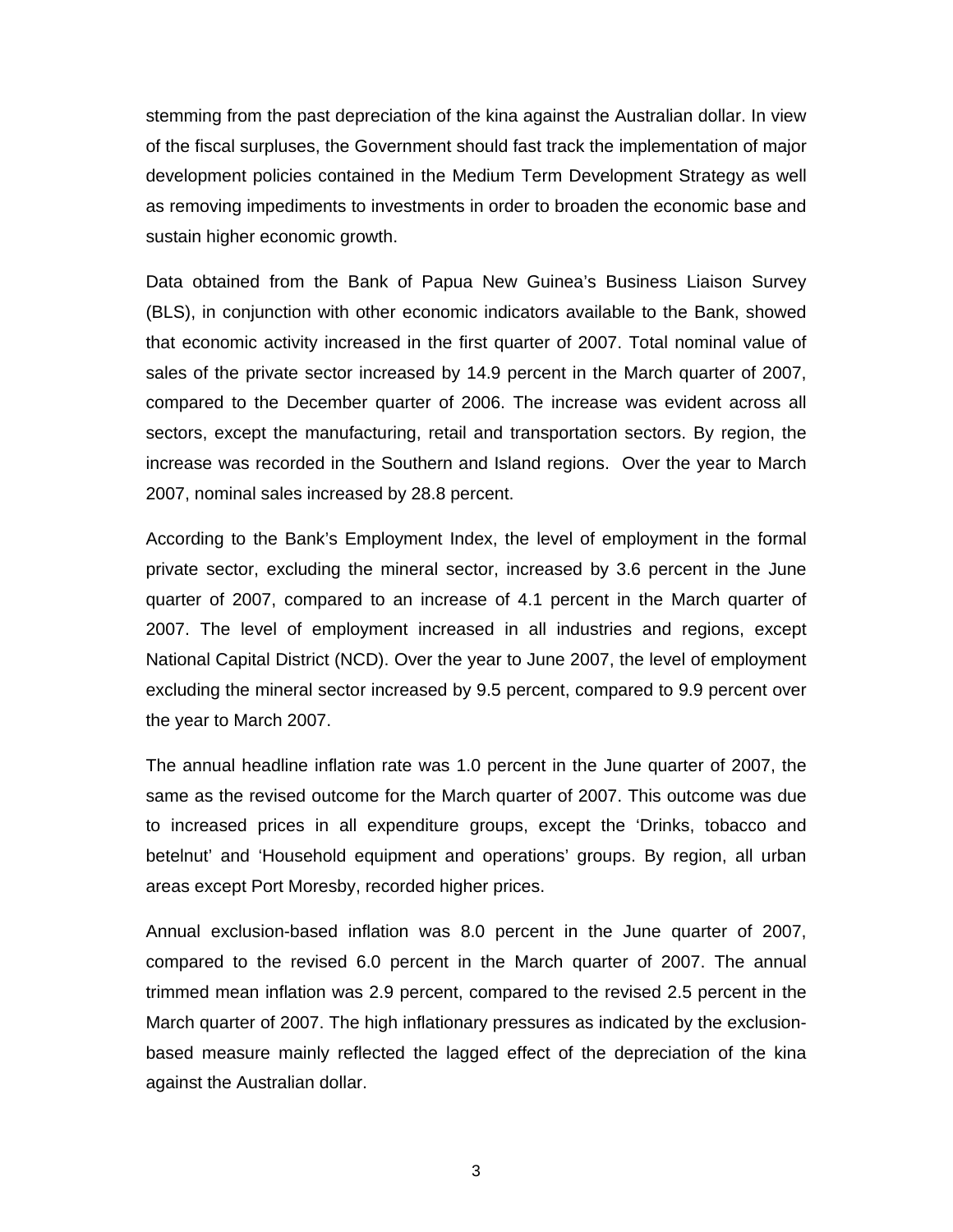In the June quarter of 2007, the daily average kina exchange rate appreciated against the US dollar and Japanese yen while it depreciated against the Australian dollar, Euro and British pound sterling. The average kina exchange rate appreciated against the US dollar and the yen by 1.9 percent and 7.4 percent, respectively. The kina depreciated by 8.4 percent against the Australian dollar, 5.0 percent against the Euro and 6.3 percent against the pound sterling. These movements resulted in the quarterly average Trade Weighted Index (TWI) depreciating by 4.3 percent in the June quarter.

Higher international prices for mineral, most agricultural commodities and log exports resulted in a 12.8 percent increase in the weighted average kina price of Papua New Guinea's exports in the June quarter of 2007, compared to the corresponding quarter of 2006. There was a 9.9 percent increase in the weighted average kina price of mineral exports, with higher prices for gold, copper and crude oil. For the agricultural, forestry and marine product exports, the weighted average kina price increased by 41.2 percent and was attributed to higher kina export prices of coffee, cocoa, palm oil, copra oil, copra, rubber and logs, which more than offset declines in export prices of tea and marine products.

The overall surplus in the balance of payments was K400 million for the first six months of 2007, compared to a higher surplus of K675 million in the corresponding period of 2006. This outcome was the result of a lower surplus in the current account, which more than offset an improvement in the capital and financial accounts.

The current account recorded a surplus of K304 million in the first six months of 2007, compared to a surplus of K1,059 million in the corresponding period of 2006. This outcome was the result of a lower trade account surplus, combined with higher net service payments, which more than offset lower net income payments and higher net transfer receipts.

The capital account recorded a net inflow of K81 million in the first six months of 2007, an increase of 17.4 percent from the corresponding period of 2006, reflecting higher capital inflows.

4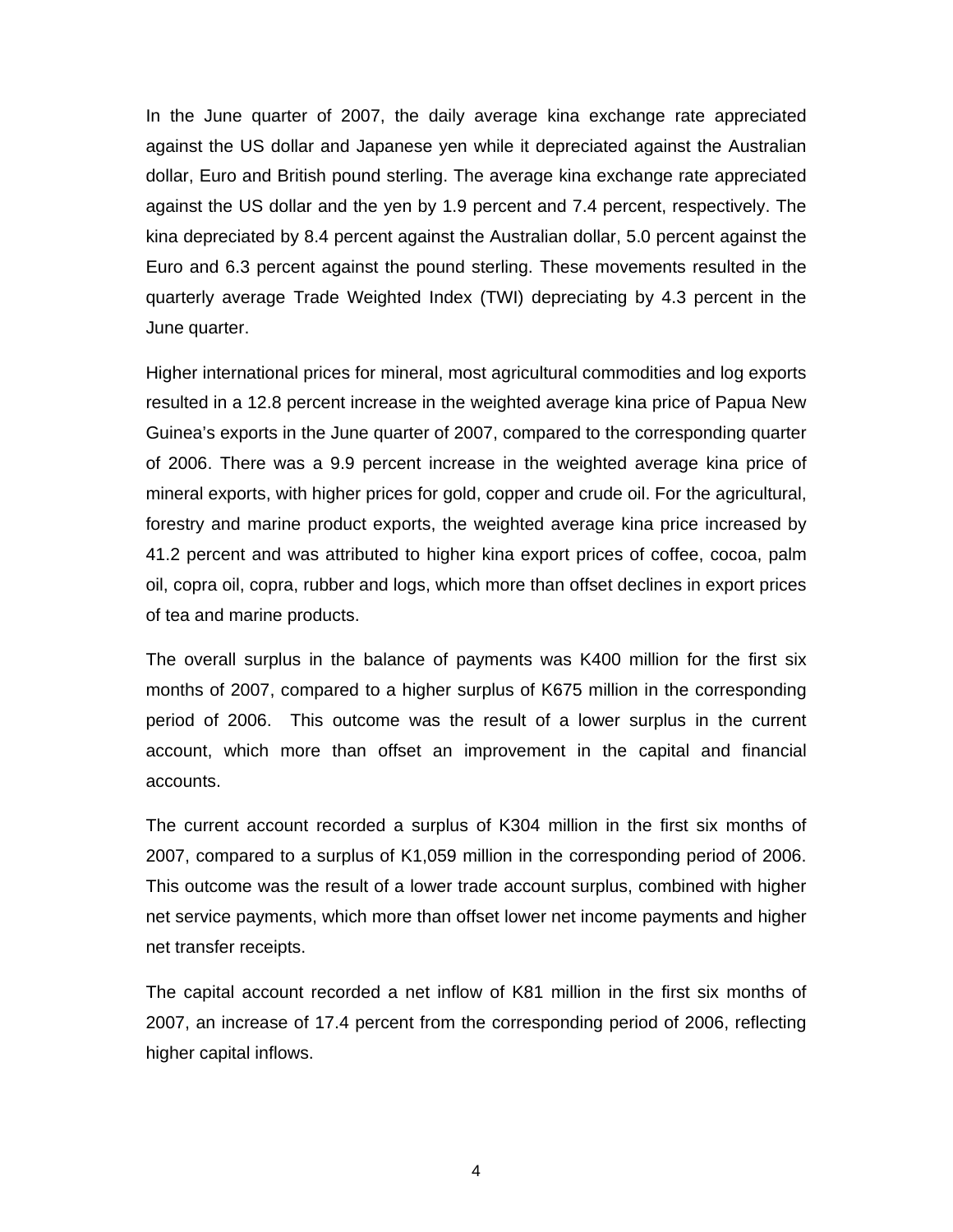The financial account recorded a surplus of K21 million in the first six months of 2007, compared to a deficit of K382 million in the corresponding period of 2006. This outcome was due to a higher net inflow in direct investments, reflecting sale of shares in the Lihir mine, provision of equity capital for the Frieda River project and the placement of shares by a mineral company to raise capital. These net inflows more than offset higher net outflows for portfolio investments, reflecting purchase of short-term money market instruments and a build-up in both net foreign assets of commercial banks and foreign currency account balances of resident mineral companies.

The level of gross foreign exchange reserves at the end of June quarter 2007 was K4,725.4 (US\$1,579.6) million, sufficient for 7.6 months of total and 10.4 months of non-mineral import covers.

The Bank of Papua New Guinea maintained a neutral monetary policy stance during the June quarter of 2007. The Kina Facility Rate (KFR) was kept unchanged at 6.00 percent, while the dealing margin for the Repurchase Agreements (Repo) was retained at 150 basis points on the buy and sell side of the KFR. The Central Bank Bill (CBB) rates increased over the June quarter reflecting higher issuance of CBBs to sterilise excess liquidity and realign short-term interest rates to the KFR. Domestic interest rates for loans and deposits depicted mixed trends over the quarter.

The Bank utilised its Open Market Operation (OMO) instruments in the conduct of monetary policy over the June quarter of 2007. The Central Bank issued additional CBBs and utilised Reverse Repos to sterilise excess liquidity as a result of the Government retiring Treasury bills. The Cash Reserve Requirement (CRR) and the Minimum Liquid Assets Ratio (MLAR) of commercial banks were maintained at 3.0 percent and 25.0 percent, respectively, over the June quarter of 2007.

The average level of broad money supply (M3\*) increased by 8.5 percent in the June quarter of 2007, compared to a revised increase of 7.5 percent in the March quarter of 2007. This outcome was due to increases of 13.2 percent in average net foreign assets of the depository corporations (DCs) and 10.2 percent in average net private sector credit, which more than offset a decline of 8.4 percent in average net claims on the Central Government. The average level of monetary base increased by 6.0 percent in the June quarter of 2007, compared to 6.6 percent in the March quarter.